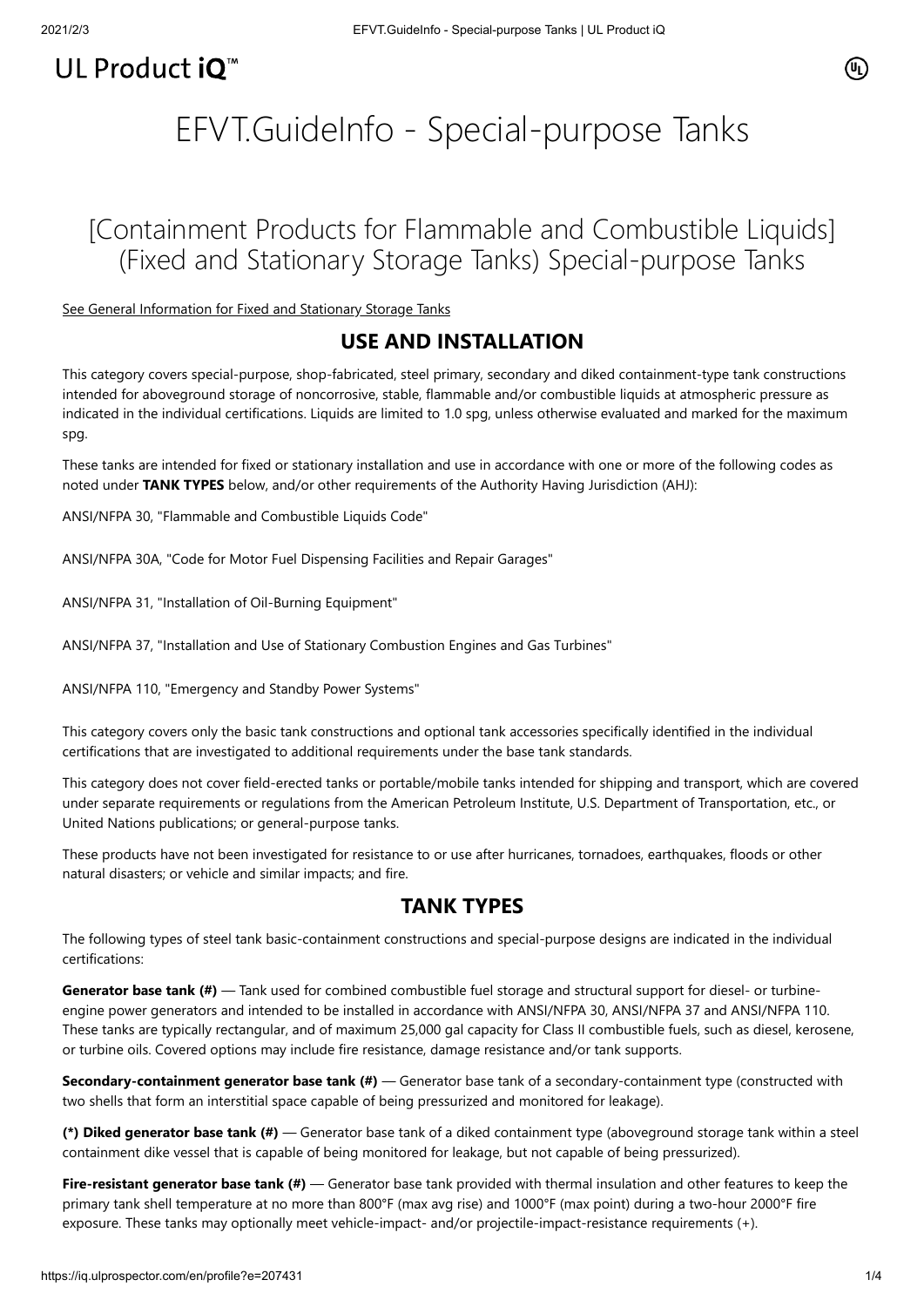**Fire-resistant secondary-containment generator base tank (#)** — Fire-resistant generator base tank of a secondarycontainment type (constructed with two shells that form an interstitial space capable of being pressurized and monitored for leakage). These tanks may optionally meet vehicle-impact- and/or projectile-impact-resistance requirements (+).

**Protected secondary-containment generator base tank (#)** — Generator base tank of a secondary-containment type (constructed with two shells that form an interstitial space capable of being pressurized and monitored for leakage) provided with thermal insulation and other features to keep the primary tank shell temperature at no more than 260°F (max avg rise) and 400°F (max point) during a two-hour 2000°F fire exposure. These tanks may optionally meet vehicle-impact- and/or projectile-impactresistance requirements (+).

**Work-top (or Workbench) tank (#)** — Tank used for combined combustible-liquid storage and work-top (or workbench) surface intended to be installed in accordance with ANSI/NFPA 30, ANSI/NFPA 30A or ANSI/NFPA 31. These tanks are typically rectangular, and of maximum 5,000 gal capacity for only Class IIIB combustible liquids, such as new/used lube oils, hydraulic/transmission or similar working fluids, or heavy oils. Covered options may include racks, shelves, vices and/or tank supports.

**Secondary-containment work-top (or workbench) tank (#)** — Work-top (or workbench) tank of a secondary-containment type (constructed with two shells that form an interstitial space capable of being pressurized and monitored for leakage).

**Lube-oil tank (#)** — Tank used for storage of unused lubricating oils and intended to be installed in accordance with ANSI/NFPA 30, ANSI/NFPA 30A or ANSI/NFPA 31. Lube oils are limited to 5,000 gal of Class IIIA or IIIB types, such as motor crankcase oils, hydraulic/transmission oils, machine/cutting oils, or similar fluids. Covered options may include dispensing equipment and/or tank supports.

**Secondary-containment lube-oil tank (#)** — Lube-oil tank of a secondary-containment type (constructed with two shells that form an interstitial space capable of being pressurized and monitored for leakage).

**Used-oil tank (#)** — Tank used for storage of used lubricating oils and intended to be installed in accordance with ANSI/NFPA 30, ANSI/NFPA 30A or ANSI/NFPA 31. Lube oils are limited to 5,000 gal of Class IIIA or IIIB types, such as motor crankcase oils, hydraulic/transmission oils, machine/cutting oils, or similar fluids. Covered options may include recycling equipment and/or tank supports.

**Secondary-containment used-oil tank (#)** — Lube-oil tank of a secondary-containment type (constructed with two shells that form an interstitial space capable of being pressurized and monitored for leakage).

**Day tank (#)** — Tank of capacities from 20 to 200 gal and intended for temporary or backup supply of fuel for engine-driven equipment such as pumps or generators, and fuel-burning appliances such as furnaces or heaters, or other equipment used in farm, construction, mining, forestry, or similar applications. They are intended to be installed in accordance with ANSI/NFPA 30, ANSI/NFPA 30A, ANSI/NFPA 31 and ANSI/NFPA 37 and/or ANSI/NFPA 110. Day tanks are limited to specific fuels as marked, such as flammable Class I gasoline or combustible Class II kerosene, diesel fuel or heating oil. Covered options may include dispensing equipment and/or tank supports.

**Secondary-containment day tank (#)** — Day tank of a secondary-containment type (constructed with two shells that form an interstitial space capable of being pressurized and monitored for leakage).

**(\*) Diked day tank (#)** — Day tank of a diked containment type (aboveground storage tank within a steel containment dike vessel that is capable of being monitored for leakage, but not capable of being pressurized).

**Process tank (#)** — Tanks up to 1320 gal intended for mixing of different flammable or combustible liquids and/or other materials typically added/monitored through a top hatch and dispensed through bottom hose outlets. These tanks have easily removable tops for frequent cleaning and maintenance, and are intended to be installed in accordance with ANSI/NFPA 30. Covered options may include attached accessories and equipment, such as pumps, gauges and valves, and/or tank supports.

**Secondary-containment process tank (#)** — Process tank of a secondary-containment type (constructed with two shells that form an interstitial space capable of being pressurized and monitored for leakage).

(#) **"on supports"** — Optionally provided with supports to elevate and stabilize the tank above grade that are investigated for structural integrity.

(\*) Diked tank designs are either:

**"Open-top"** — Dikes provided without covers that resist rain or debris entering the dike.

**"Closed-top"** — Dikes provided with covers that resist rain or debris entering the dike.

(+) Fire-resistant or protected tank impact-resistance investigation options are either: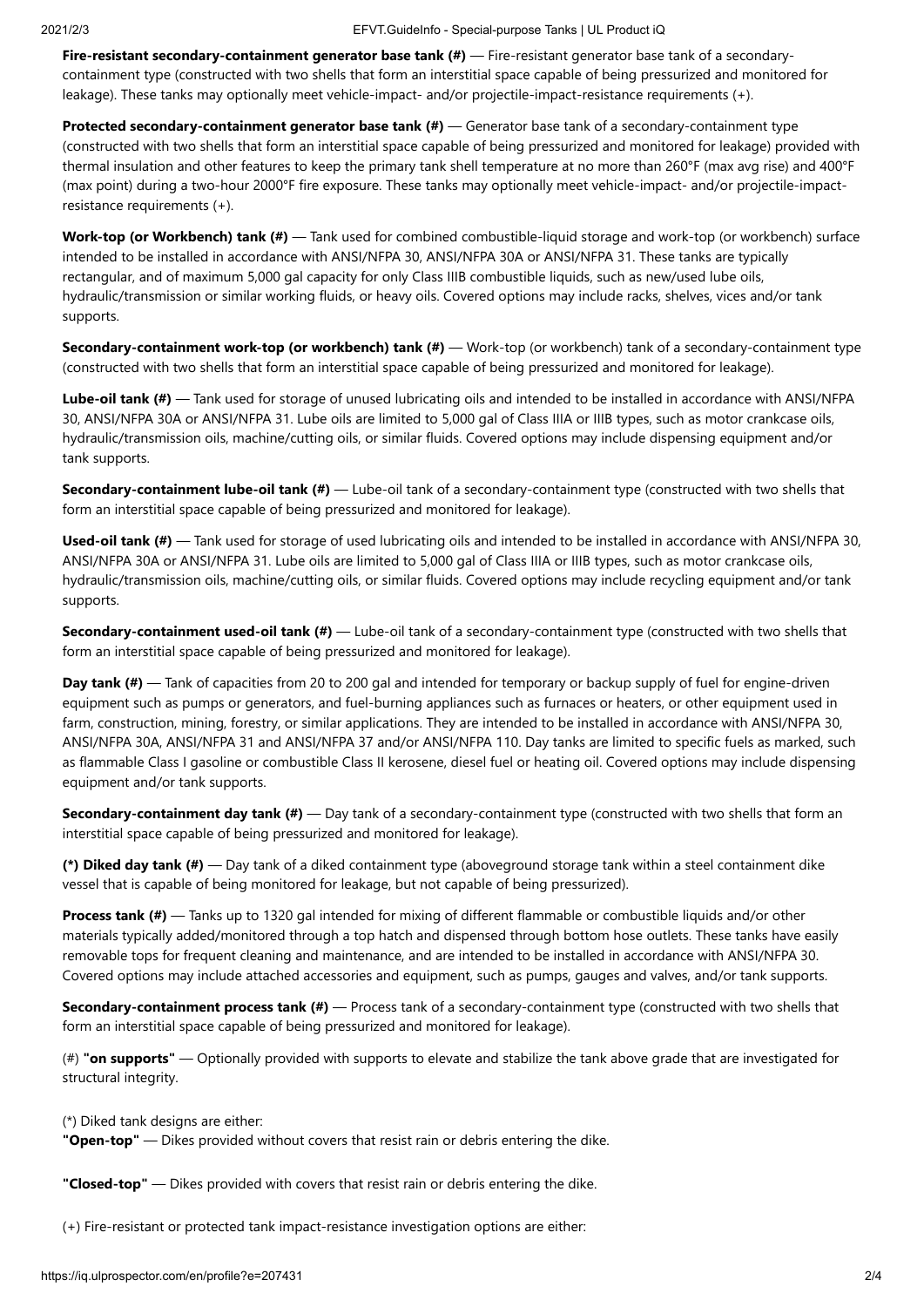**"Vehicle-impact-resistant"** — Designs compliant with the Vehicle Impact Test in [UL 2080,](https://www.shopulstandards.com/ProductDetail.aspx?productId=UL2080) "Fire Resistant Tanks for Flammable and Combustible Liquids," or **ANSI/UL 2085**, "Protected Aboveground Tanks for Flammable and Combustible Liquids."

**"Projectile-resistant"** — Designs compliant with the Projectile Test in [UL 2080](https://www.shopulstandards.com/ProductDetail.aspx?productId=UL2080) or [ANSI/UL 2085.](https://www.shopulstandards.com/ProductDetail.aspx?productId=UL2085)

#### **TANK ACCESSORIES**

[The following optional accessories noted in the individual certifications and investigated to additional requirements in ANSI/UL](https://www.shopulstandards.com/ProductDetail.aspx?productId=UL142) 142, "Steel Aboveground Tanks for Flammable and Combustible Liquids," or [UL 142A,](https://www.shopulstandards.com/ProductDetail.aspx?productId=UL142A) "Outline of Investigation for Specific Flammable and Combustible Liquids," may also be attached to the base tank:

**Access devices** — Ladders, stairs or runways provided for access, working or walking surfaces on the tank.

**Lifting devices** — Structural lugs, hooks or others means to facilitate lifting of the tank during fabrication, transport or installation.

**Heating devices** — Heating coils or hot wells provided within the tank for heating liquids in the tank.

**Miscellaneous options** — Equipment racks or brackets, dispensing equipment, recycling equipment, pumps, valves and gauges.

#### **FEATURES COVERED**

The basic features of tanks covered under this category include all containment spaces and their respective openings (manways, emergency vents, normal vents, fill/withdraw, gauging, monitoring and other functional openings) with connections (threaded- or flanged-type fittings), and the tank accessories identified above.

All primary-tank compartment(s) are provided with normal and emergency vent openings. All secondary-tank interstitial space(s) are provided with emergency vent openings. It is anticipated the continued venting will be provided when installed in accordance with the applicable Code.

In addition to vent openings, all primary-tank compartment(s) are provided with openings to accommodate filling, withdrawing, and inventory control; and all secondary-tank interstitial spaces are provided with openings for leak-detection monitoring.

All tank-containment compartments have been factory leak-tested by the manufacturer before shipping.

## **ACCESSORIES/FEATURES NOT INVESTIGATED**

This category covers only the accessories and features specifically identified in the individual certifications. Any other accessories or components that are shipped with the tanks, attached to the tanks, or added to the tanks are not included in the scope of the tank certification. It is intended that the AHJ approve the use and/or installation of any such accessories independent of the tank certification.

In cases where either the tank is not marked for a specific fuel blend, or the liquid(s) to be stored in the tank is not known by the manufacturer, manway gasket compatibility is determined by the tank buyer.

## **RELATED PRODUCTS**

See Fire-resistant Aboveground Tanks for Flammable and Combustible Liquids ([EEZI\)](https://database.ul.com/cgi-bin/XYV/cgifind/LISEXT/1FRAME/srchres.html?collection=/data3/verity_collections/lisext&vdkhome=/data3/verity_sw_rev24/common&SORT_BY=textlines:asc,ccnshorttitle:asc&query=EEZI%3CIN%3ECCN+and+GuideInfo) for tanks investigated to [UL 2080,](https://www.shopulstandards.com/ProductDetail.aspx?productId=UL2080) "Fire Resistant Tanks for Flammable and Combustible Liquids."

See Protected Aboveground Tanks for Flammable and Combustible Liquids ([EELU](https://database.ul.com/cgi-bin/XYV/cgifind/LISEXT/1FRAME/srchres.html?collection=/data3/verity_collections/lisext&vdkhome=/data3/verity_sw_rev24/common&SORT_BY=textlines:asc,ccnshorttitle:asc&query=EELU%3CIN%3ECCN+and+GuideInfo)) for tanks investigated to [ANSI/UL 2085,](https://www.shopulstandards.com/ProductDetail.aspx?productId=UL2085) "Protected Aboveground Tanks for Flammable and Combustible Liquids."

See Below-grade Vaults for Flammable-liquid Storage Tanks [\(EHOJ](https://database.ul.com/cgi-bin/XYV/cgifind/LISEXT/1FRAME/srchres.html?collection=/data3/verity_collections/lisext&vdkhome=/data3/verity_sw_rev24/common&SORT_BY=textlines:asc,ccnshorttitle:asc&query=EHOJ%3CIN%3ECCN+and+GuideInfo)) for below-grade vaults investigated to [UL 2245](https://www.shopulstandards.com/ProductDetail.aspx?productId=UL2245), "Below-Grade Vaults for Flammable Liquid Storage Tanks."

See Aboveground Flammable-liquid Tanks ([EEEV\)](https://database.ul.com/cgi-bin/XYV/cgifind/LISEXT/1FRAME/srchres.html?collection=/data3/verity_collections/lisext&vdkhome=/data3/verity_sw_rev24/common&SORT_BY=textlines:asc,ccnshorttitle:asc&query=EEEV%3CIN%3ECCN+and+GuideInfo) for general-purpose tanks constructed of steel and intended for flammable and combustible liquids used in general applications and investigated to [ANSI/UL 142](https://www.shopulstandards.com/ProductDetail.aspx?productId=UL142), "Steel Aboveground Tanks for Flammable and Combustible Liquids."

## **ADDITIONAL INFORMATION**

For additional information, see Fixed and Stationary Storage Tanks [\(EDQX\)](https://database.ul.com/cgi-bin/XYV/cgifind/LISEXT/1FRAME/srchres.html?collection=/data3/verity_collections/lisext&vdkhome=/data3/verity_sw_rev24/common&SORT_BY=textlines:asc,ccnshorttitle:asc&query=EDQX%3CIN%3ECCN+and+GuideInfo), Containment Products for Flammable and Combustible Liquids [\(ECPR](https://database.ul.com/cgi-bin/XYV/cgifind/LISEXT/1FRAME/srchres.html?collection=/data3/verity_collections/lisext&vdkhome=/data3/verity_sw_rev24/common&SORT_BY=textlines:asc,ccnshorttitle:asc&query=ECPR%3CIN%3ECCN+and+GuideInfo)) and Flammable and Combustible Liquids and Gases Equipment ([AAPQ](https://database.ul.com/cgi-bin/XYV/cgifind/LISEXT/1FRAME/srchres.html?collection=/data3/verity_collections/lisext&vdkhome=/data3/verity_sw_rev24/common&SORT_BY=textlines:asc,ccnshorttitle:asc&query=AAPQ%3CIN%3ECCN+and+GuideInfo)).

#### **REQUIREMENTS**